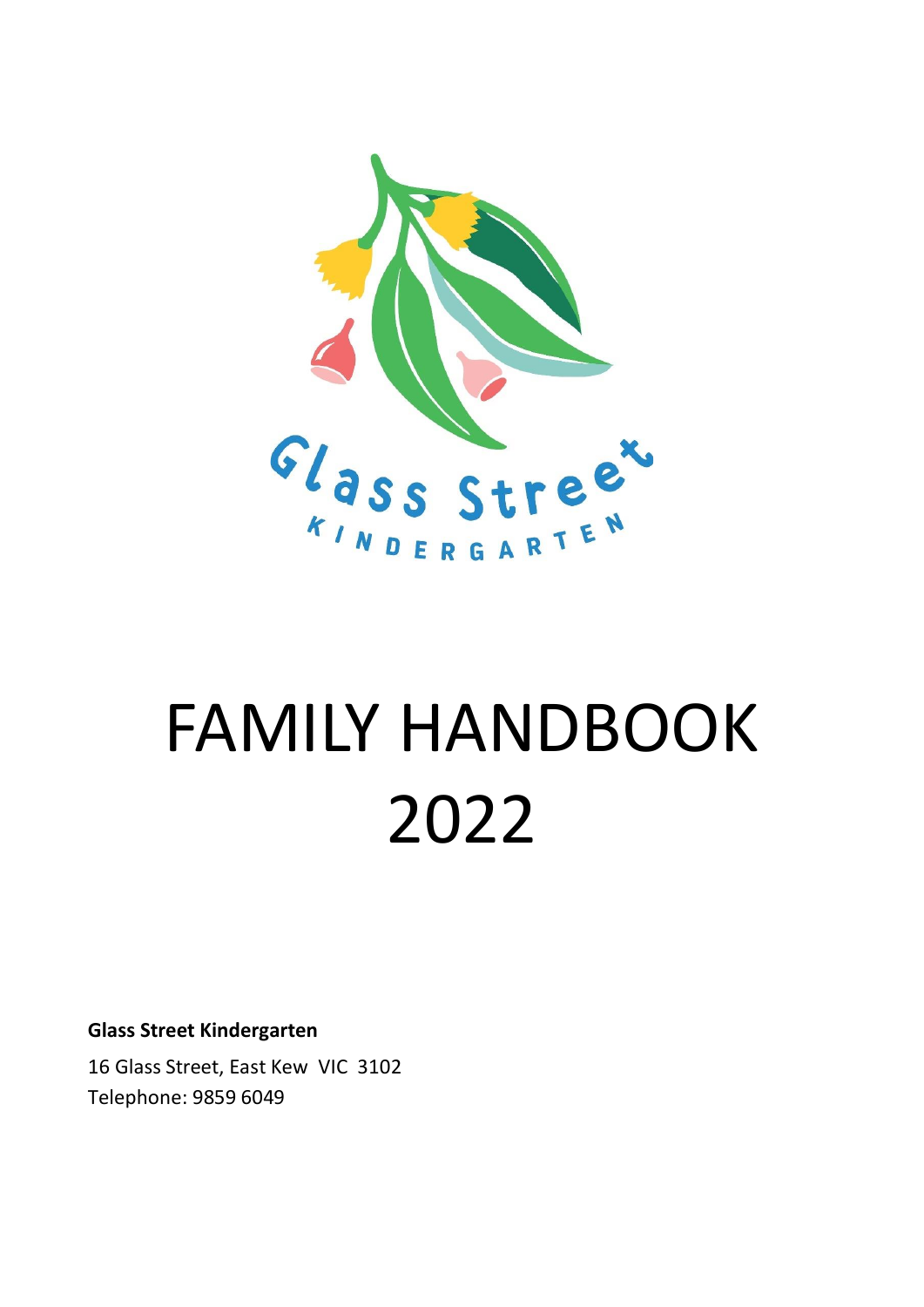#### **Welcome to Glass Street Kindergarten**

Glass Street Kindergarten is a community-based kindergarten located in the leafy streets of Kew East. We offer a rich and engaging pre-school education program.

Our educators are dedicated to creating a learning environment that fosters a strong sense of community, actively promoting and encouraging parental contribution and involvement while building strong community partnerships.

Please take the time to read this handbook and keep it close by to refer to throughout the year as it may answer any questions that you may have.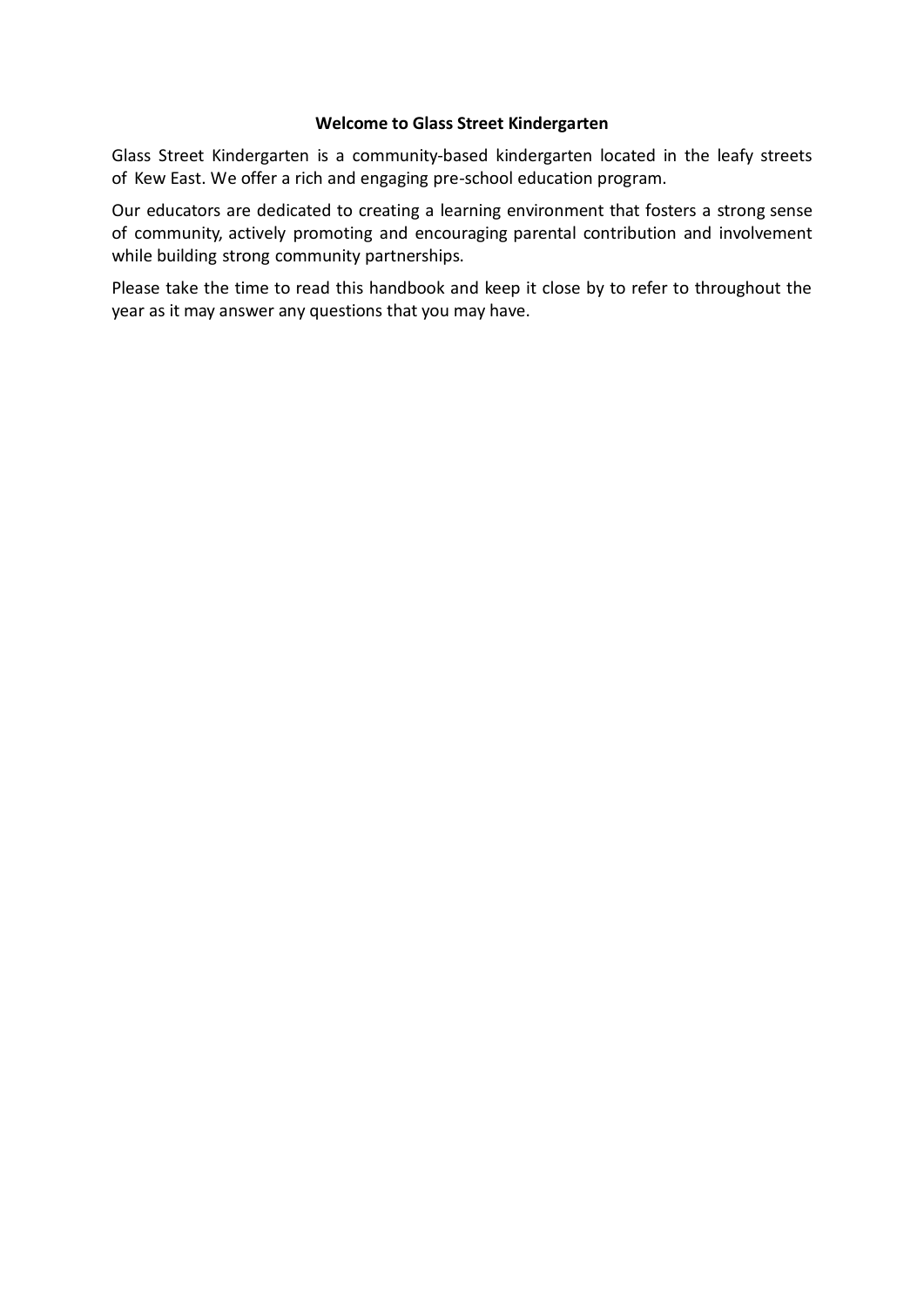## **Our Philosophy**

Glass Street Kindergarten originated in the 1950s in the nearby Scout Hall. The current premises grew from the strength of community spirit. Local people banded together to raise funds that would allow for the construction of a new building for the families of Kew East. In 1956 on our existing site, Glass Street Kindergarten was officially opened. Today, the large European and native trees, provide a beautiful canopy of shade, colour, and beauty for the children at our kindergarten. We take pride in our outdoor space and the endless learning opportunities it provides the children.

## *Our Vision*

A space where all children, families and educators belong.

#### *Our Mission*

Glass Street Kindergarten is committed to providing a nurturing, inspiring and inclusive learning environment for all members of our community. We celebrate and value the history and the stories of the past, present and future generations.

## *We Believe*

At Glass Street Kindergarten, we believe all children are capable and competent. We aim to provide an inclusive approach where each child's voice is listened to and respected. We are committed to providing a happy, safe, and welcoming learning community for our children.

We believe play- based learning is essential for children because it contributes to their overall development and wellbeing. Our educators are responsive to children's ideas, provide and open-ended environment and scaffold learning to support children's education.

Family centred practice is core to what we do. We endeavour to form inclusive and trusting partnerships with our families. Inclusion of different cultures and diverse communities is highly regarded and valued. We recognise our long history of local community contribution as integral to the life of our kindergarten. We highly value and respect our community of families of the past, present and future as well as paying our respects to the Traditional Owners of the Land.

Our educators are committed to best practice and strive for continuous improvement. We believe reflecting on all aspects of our teaching, leads to developing joyful and better educational outcomes for our children.

## *Our Children's Voices*

"My favourite thing to do at kinder is look at the sun"

"I like the flowers at kinder. They make me happy"

- "I like to go for walks at kinder around the garden. I like to play with my friends"
- "I like the monkey bars the best. I can swing upside down like a monkey!"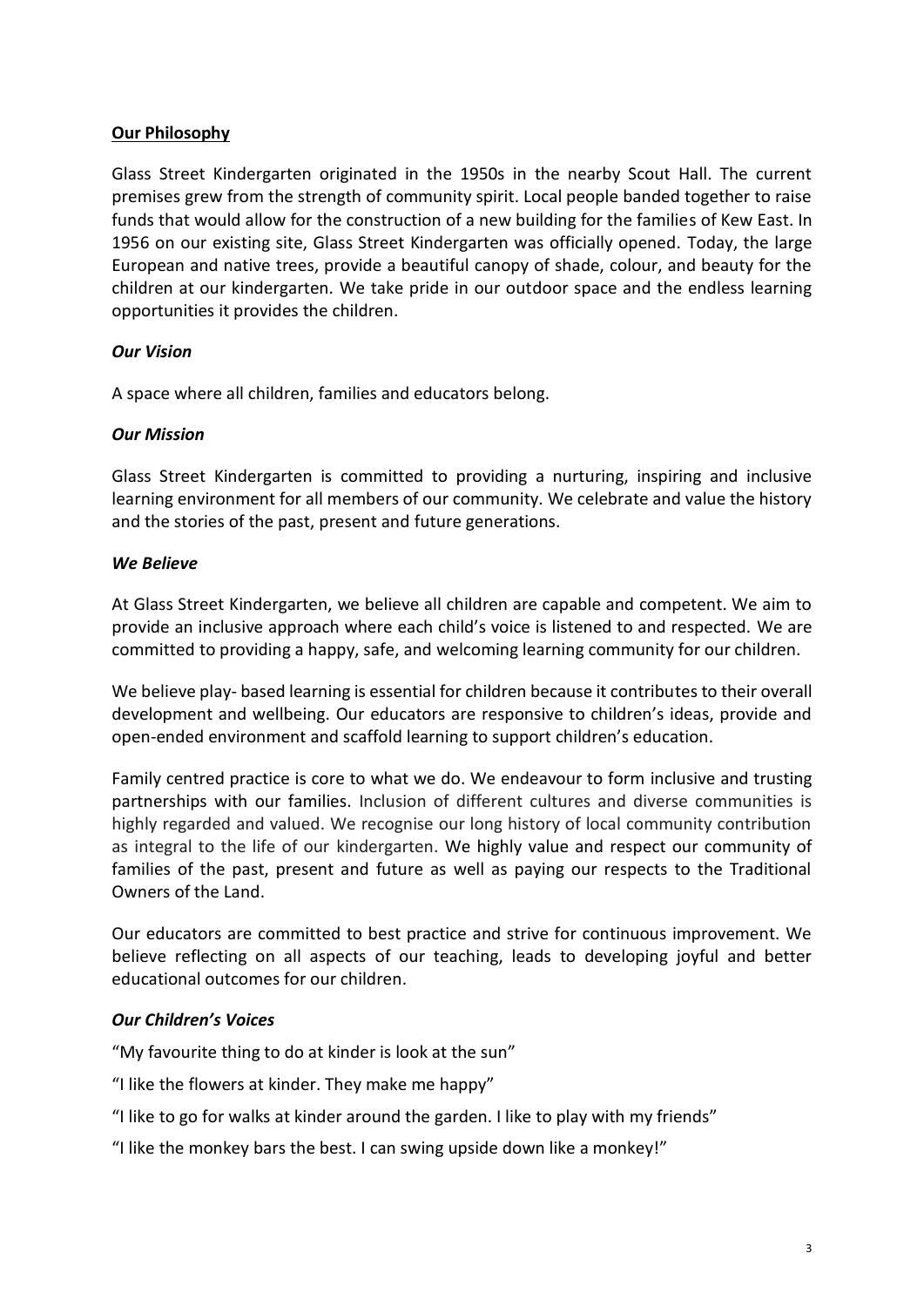## **Kindergarten Management**

Glass Street Kindergarten is an incorporated body administered by a Committee of Management. The Committee is elected at the Annual General Meeting and consists of parents of children attending the kindergarten. The Committee meets once a month in the evening. Non-committee members are welcome to attend meetings to discuss any issues they may have regarding the running of the kindergarten.

The Committee of Management comprises of the following members:

- President
- Vice President
- Secretary
- Treasurer
- Social Officer
- Maintenance Officer
- Social Media Officer
- General Officer

The Committee is responsible for all aspects of the management of the kindergarten including:

- employment of staff
- setting fee levels
- purchasing and maintaining equipment, building and grounds
- payment of outgoing costs, including insurance, utilities and wages
- policy development
- quality control
- ensuring adherence to the Code of Conduct

#### **Timetable**

| <b>MONDAY</b>      | <b>TUESDAY</b>     | <b>WEDNESDAY</b>   | <b>THURSDAY</b>    | <b>FRIDAY</b>      |
|--------------------|--------------------|--------------------|--------------------|--------------------|
|                    |                    |                    |                    |                    |
| <b>4 YEAR OLDS</b> | <b>4 YEAR OLDS</b> | <b>3 YEAR OLDS</b> | <b>4 YEAR OLDS</b> | <b>3 YEAR OLDS</b> |
| $8.30am - 3pm$     | $8.30am - 3pm$     | $9.30$ am - 2.30pm | $8.30am - 3pm$     | $9.30$ am - 2.30pm |
|                    |                    |                    |                    |                    |
|                    |                    |                    |                    |                    |
|                    |                    |                    |                    |                    |
|                    |                    | <b>GUMNUTS</b>     |                    | <b>GUMNUTS</b>     |
|                    |                    |                    |                    |                    |
|                    |                    |                    |                    |                    |
| <b>BLUEBELL</b>    | <b>BLUEBELL</b>    |                    | <b>BLUEBELL</b>    |                    |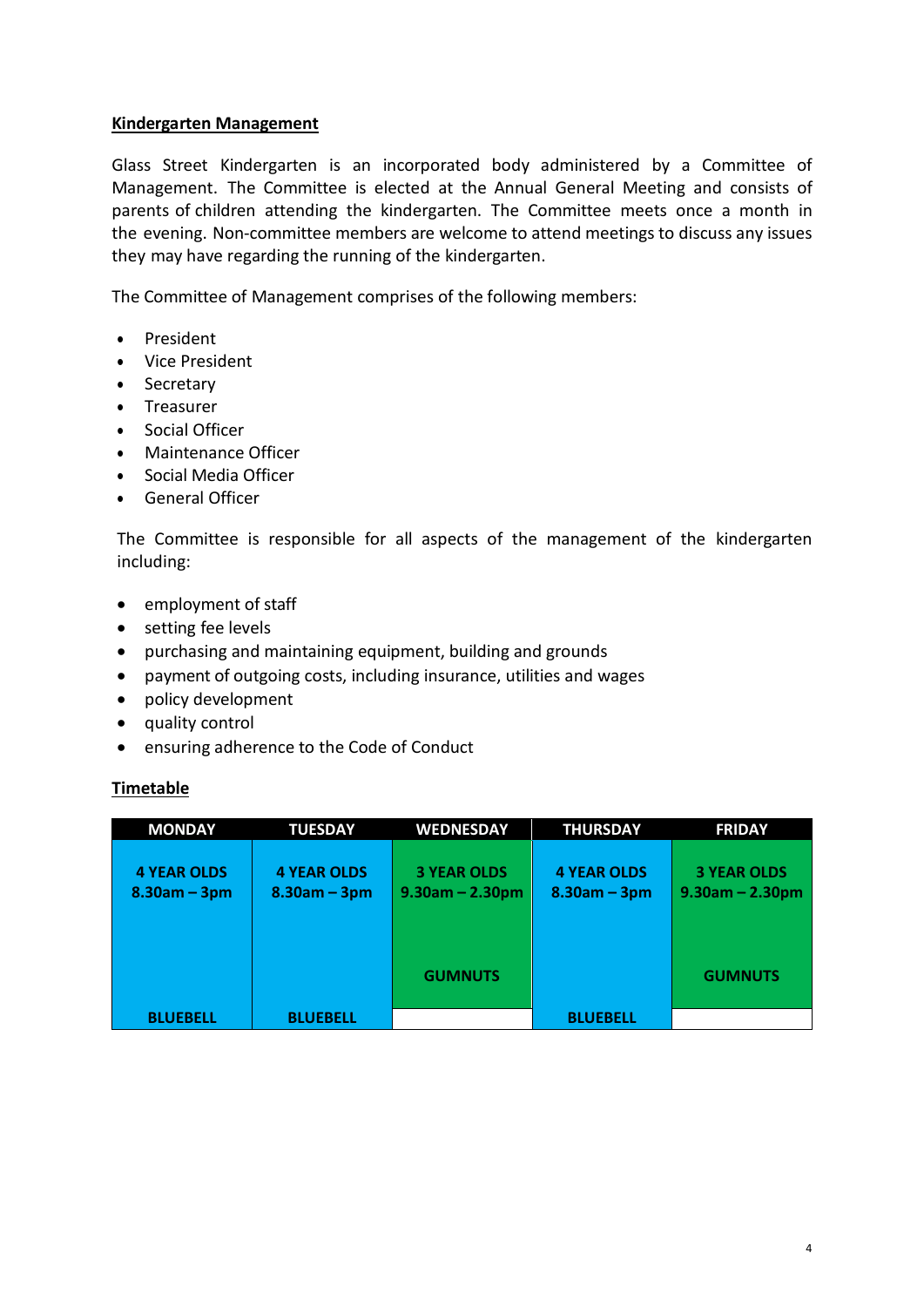## **Program**

Our program is a child-centred, emergent play-based program which reflects the ideas, interests and developmental stages of the children. We provide a range of intentional and open-ended learning experiences that are both challenging, developmentally appropriate, and also aim to meet the needs of individual children and their learning styles.

The Early Years Learning Framework (EYLF) for Australia and the Victorian Early Years Learning and Development Framework (VEYLDF) guides the teaching and learning at Glass Street Kindergarten.

This framework provides a set of broad learning outcomes that have a specific emphasis on play-based learning and recognisesthe importance of communication and language and social and emotional development.

The frameworks also convey the highest expectations for all children's learning and it communicates these through the following five learning outcomes:

- children have a strong sense of identity
- children are connected with and contribute to their world
- children have a strong sense of wellbeing
- children are confident and involved learners
- children are effective communicators.

Some aspects of each outcome have been outlined for you below.

#### **Outcome 1: Children have a strong sense of identity**

This is evident when children:

- sense and respond to a feeling of belonging
- openly express their feelings and ideas in their interactions with others
- initiate and join in play
- are open to new challenges and discoveries
- increasingly cooperate and work collaboratively with others
- celebrate and share their contributions and achievements with others
- show interest in other children and being part of a group
- reflect on their actions and consider consequences for others
- celebrate and share their contributions and achievements with others
- show interest in other children and being part of a group
- reflect on their actions and consider consequences for others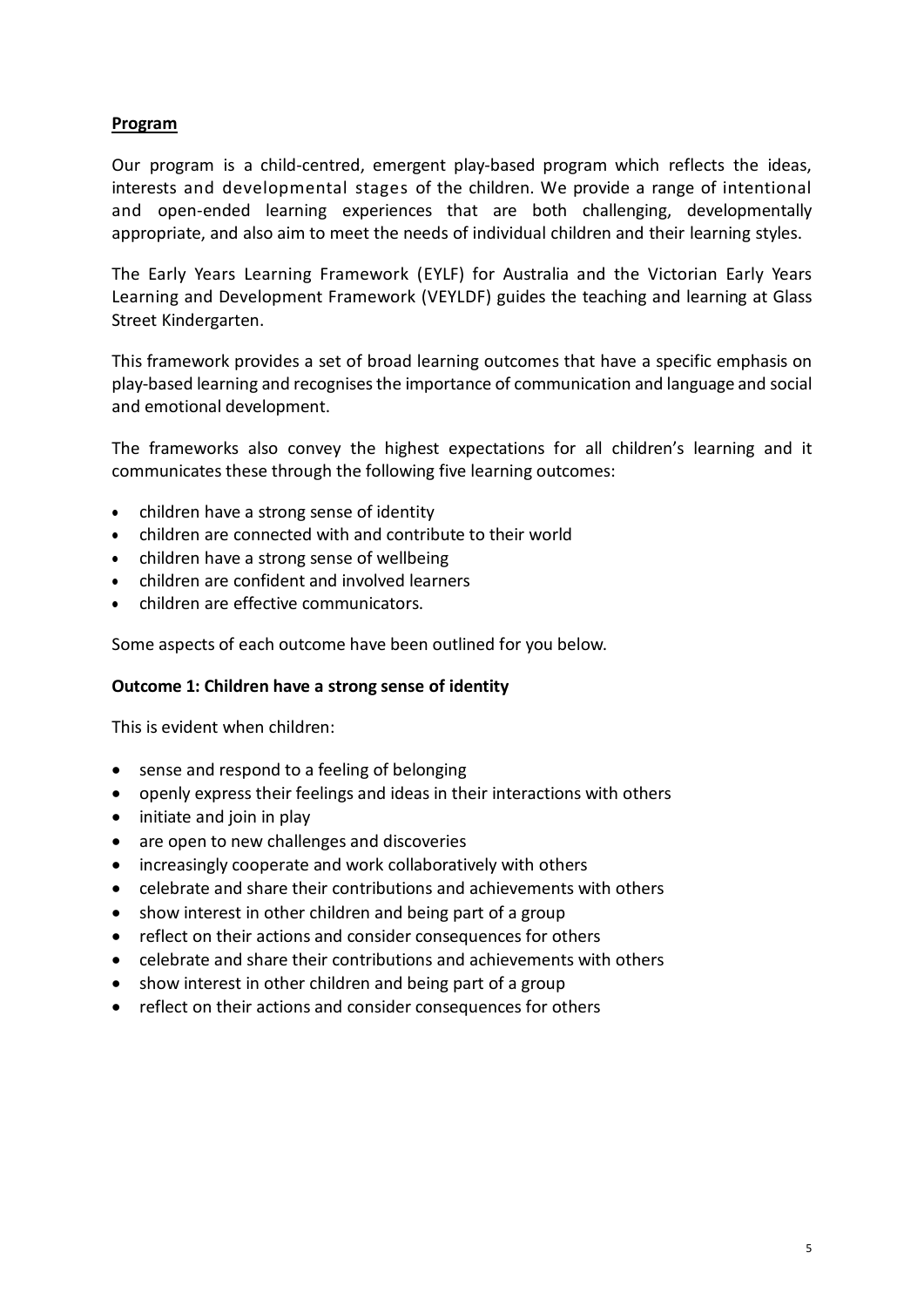## **Outcome 2: Children are connected with and contribute to their world**

This is evident when children:

- understand different ways of contributing through play and projects
- cooperate with others and negotiate roles and relationships in play episodes and group experiences
- listen to others' ideas and respect different ways of being and doing
- begin to think critically about fair and unfair behaviour
- participate with others to solve problems and contribute to group outcomes

## **Outcome 3: Children have a strong sense of wellbeing**

This is evident when children:

- assert their capabilities and independence while demonstrating increasing awareness of the needs and rights of others
- share humour, happiness and satisfaction
- make choices, accept challenges, take considered risks, manage change and cope with frustrations and the unexpected
- combine gross and fine motor movement and balance to achieve increasingly complex patterns of activity including, dance, creative movement and drama
- show increasing independence and competence in personal hygiene, care and safety for themselves and other

#### **Outcome 4: Children are confident and involved learners**

This is evident when children:

- are curious and enthusiastic participants in their learning
- follow and extend their own interests with enthusiasm, energy and concentration
- initiate and contribute to play experiences emerging from their own ideas
- use reflective thinking to consider why things happen and what can be learnt
- try out strategies that were effective to solve problems in one situation in a new context
- transfer knowledge from one setting to another
- experience the benefits and pleasures of shared learning exploration

#### **Outcome 5: Children are effective communicators**

This is evident when children:

- respond verbally and non-verbally to what they see, hear, touch, feel and taste
- contribute their ideas and experiences in play, and small and large group discussions
- interact with others to explore ideas and concepts, clarify and challenge thinking, negotiate and share new understandings
- sing chant rhymes, jingles and songs
- share the stories and symbols of their own culture and re-enact well-known stories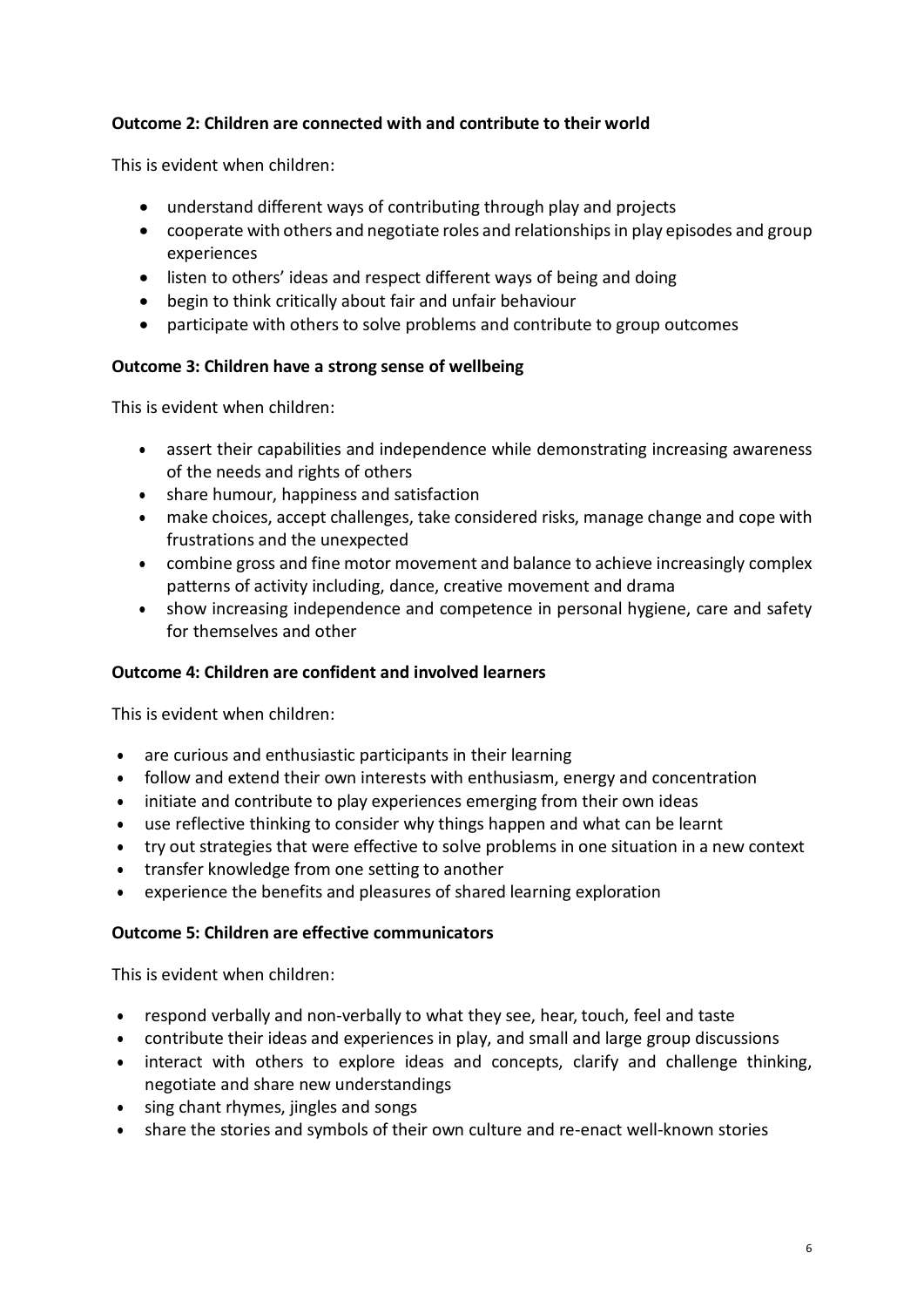## **Learning Spaces and Environment**

At Glass Street Kindergarten, we highly value the importance of the learning spaces and environment. We believe that for optimal learning children need to feel happy, safe and secure in their environment. We role model positive interactions which enable children to form secure relationships with peers and adults. This also helps in building upon children's feeling of self-worth and respect for themselves and others.

We have created an inspiring, aesthetically pleasing, engaging indoor learning environment that supports individual investigation, parallel and cooperative play and collaborative learning. The children's interests are reflected in the experiences provided and used to extend their learning in all areas.

Some ongoing/permanent learning experiences we make available in the program are:

- Fine motor and construction activities to build children's hand eye co-ordination (their ability to execute activities with the hands guided by the eye)encouraging accuracy in placement, direction and spatial awareness.
- Gross motor/physical activities and outdoor play to promote the development of children's large muscles, balance and whole body orientation, co-ordination and strength.
- Mathematical, science, sensory and puzzle experiences to encourage observation exploration, experimenting, questioning and formulating ideas as well as problem solving and discovery.
- Art and craft experiences to allow children to develop creative expression and communication, practice fine motor skills and stimulate imagination.
- We have a beautiful outdoor setting which provides ongoing opportunities to engage with and explore wildlife and the natural environment, building knowledge around community, sustainability and life cycles.

#### **Excursions and Special Activities**

Excursions, incursions and special events are planned for all children at Glass Street Kindergarten. The educators plan for excursions, incursions and special activities when it is thought to provide benefit to the program. The daily program is planned around these events and provides children to engage in learning around various topics.

Children cannot be taken on an excursion outside the kindergarten without parental authorisation. Parents are requested to complete an authorisation form as required.

Excursions require the participation of a number of parents/guardians to ensure appropriate child/adult ratios and supervisions. At the time of an excursion there will be a sign-up list for parents to complete should they wish to be involved. Each adult is responsible for the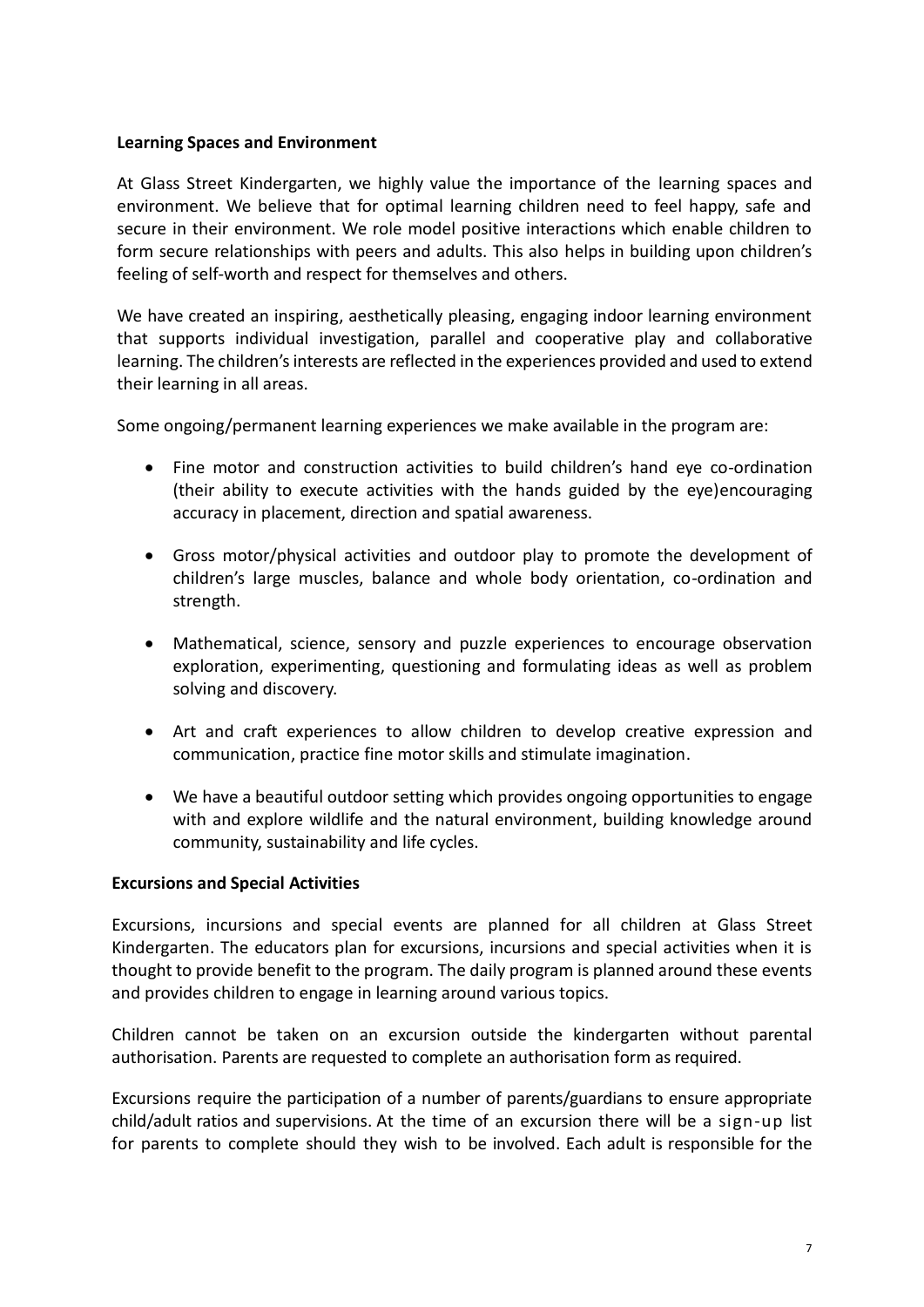supervision of a number of children. We really appreciate family support during these excursions.

(*Please note that in 2020 and 2021 due to Covid-19 restrictions most excursions and incursions were unable proceed. For 2022, the kindergarten will resume these activities where possible)*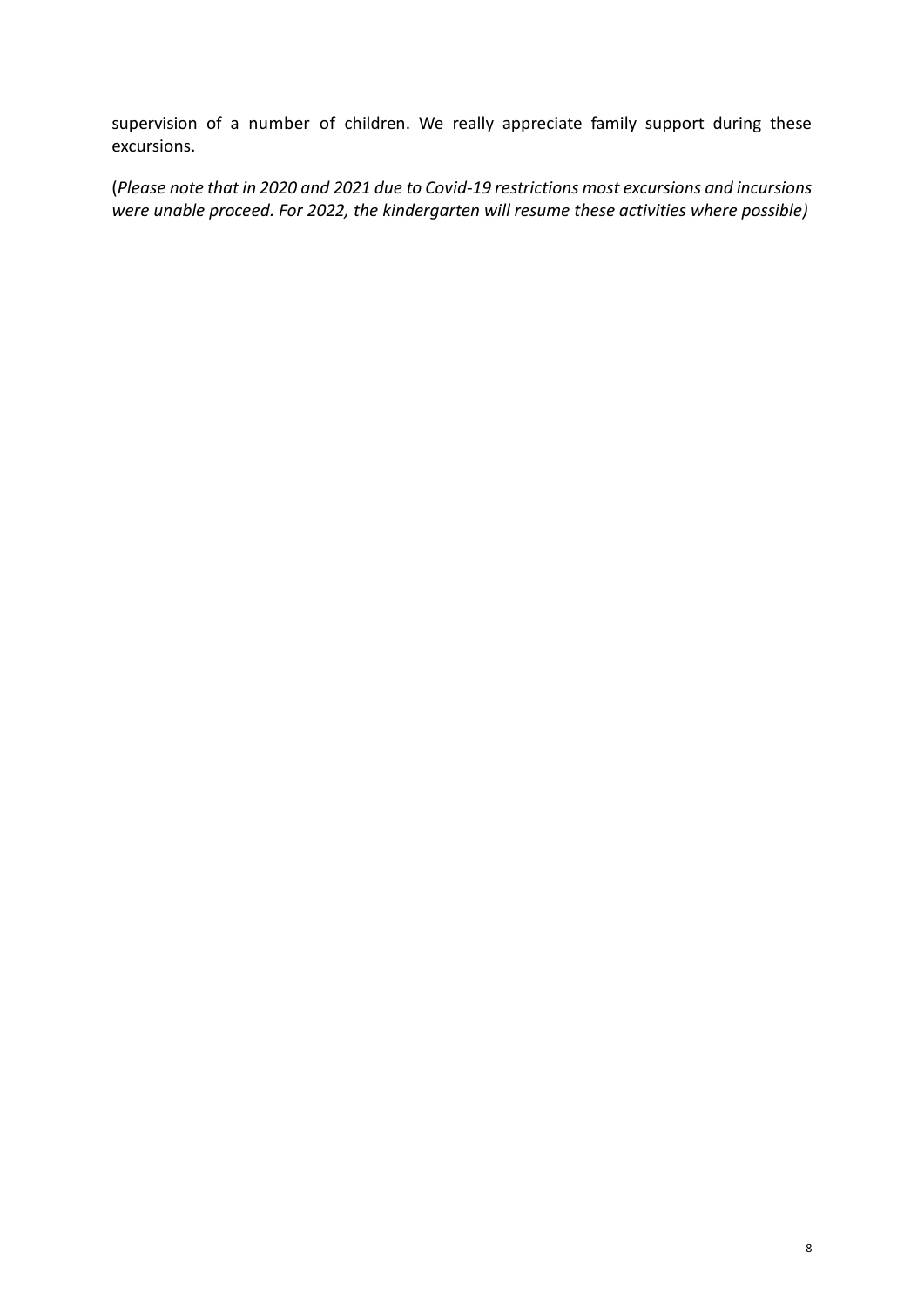## **Daily Drop-off and Pick-up Procedures**

The following is a list of tasks which parents/guardians must fulfil on a daily basis:

## **Drop Off**

• Parents are required to complete the Daily Attendance Book (sign-in book). Please sign, noting the name and time of arrival of your child. Please ensure that you sign beside the corresponding number for your child which remains the same for the duration of the year.

This book is used in case of an emergency to help account for all children present at the kindergarten

• If you or your child ride a bike or scooter to kindergarten, please park it around the side, behind the gate.

## **Pick-Up**

- At the conclusion of the session, children are dismissed individually by name. We teach this process and ask our families to explaining thisto their child to reinforce the importance of the process. We do this so staff can ensure children are being picked up by authorised adults.
- Parents are required to complete the Daily Attendance Book. Please sign, noting the name and time of departure of your child.
- The teacher is unable to hand a child over to any person other than the parent unless authorisation is given. Authorisation needs to be confirmed in writing and discussed with your teacher. If the teacher/educator has not met the person authorized to collect, photo identification will be requested.
- When entering and exiting the front gate, please only allow children in your care to exit and make sure it is firmly closed behind you. If holding the gate open for others to enter the kindergarten please ensure you know them, or of them. If unsure, please call a staff member for assistance. For safety reasons, we do not want strangers on the premises.

(*We will keep families informed of any changes required to drop-off and pick-up procedures as they arise)*

#### **Parking**

- For the safety of all children, please drive slowly in our narrow street and follow parking signage.
- For the consideration of our neighbours, please do not park across driveways.
- Please adhere to street signs and parking restrictions outside the kindergarten entrance.
- Please do not leave children unattended in your car.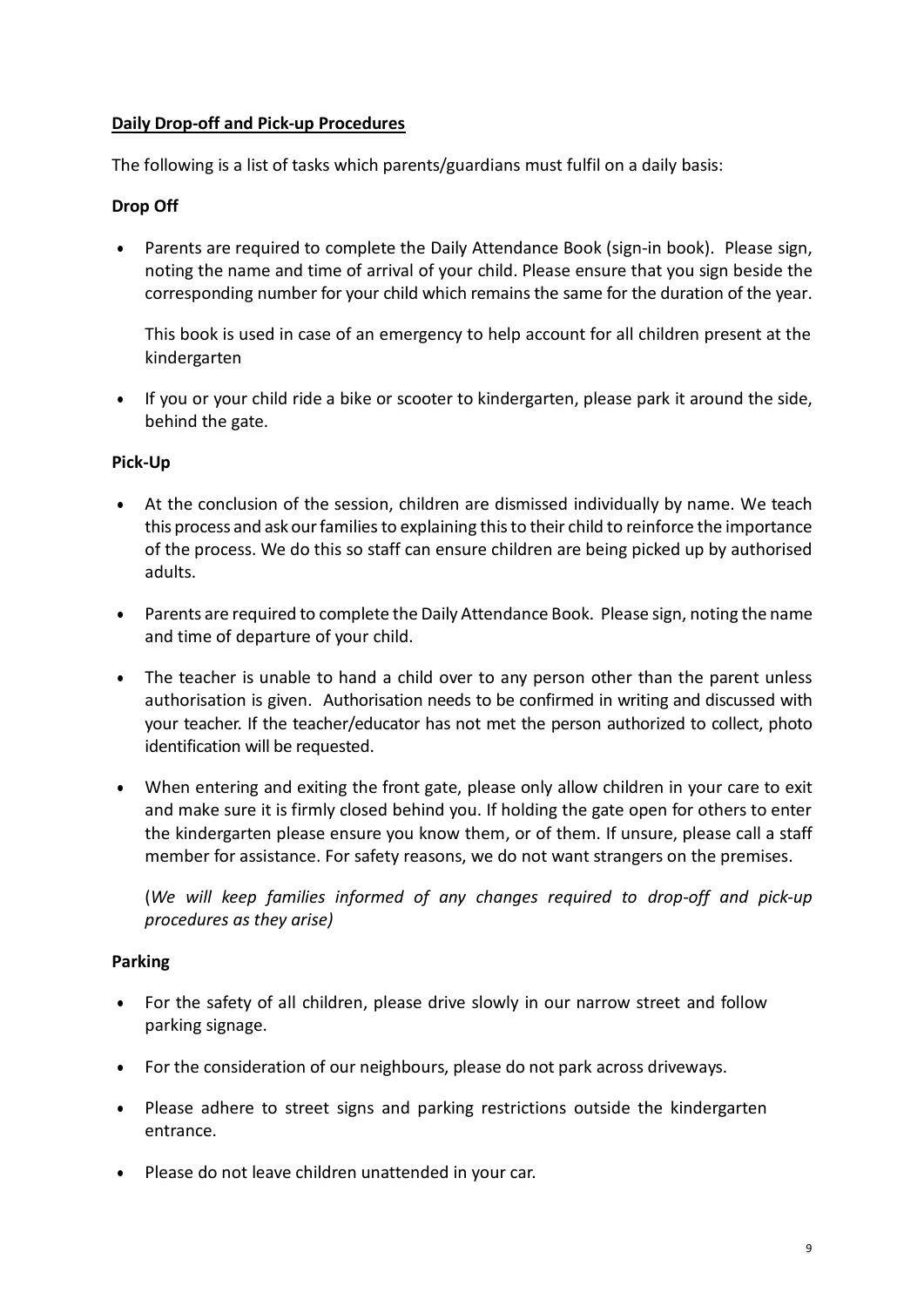## **Clothing**

It is the aim of the kindergarten to foster a sense of independence in our children as well as assuring their safety within the kindergarten itself. Therefore, when dressing your children for kindergarten please consider the following:

- please ensure that all clothing, including hats, coats, jumpers etc. are named.
- that your child is wearing comfortable and easy to manage clothing that enables them to be independent.
- shoes should allow freedom of movement when climbing. Please **no thongs or Crocs** as they can be dangerous. Gumboots are outdoor wear and can be left at the door.
- we encourage fun, messy play, so please be mindful of this when choosing clothes for kindergarten days.

When the UV rating is three or above (usually between the months of September to April), it is compulsory for children to wear hats and sunscreen when outdoors. In addition, we encourage the wearing of clothing with sleeves (e.g. no spaghetti string straps or tank tops).

Please include a **spare set of clothing in your child's bag** so that in the event of an accident or messy play children may be changed into something fresh and familiar.

#### **Glass Street Kindergarten Clothing with Logo**

Clothing items, including hats, with the Glass Street Kindergarten logo are available to purchase during the year through EduThreads (www.eduthreads.com.au). Please speak to our Administration Officer, Carolyn, for more information.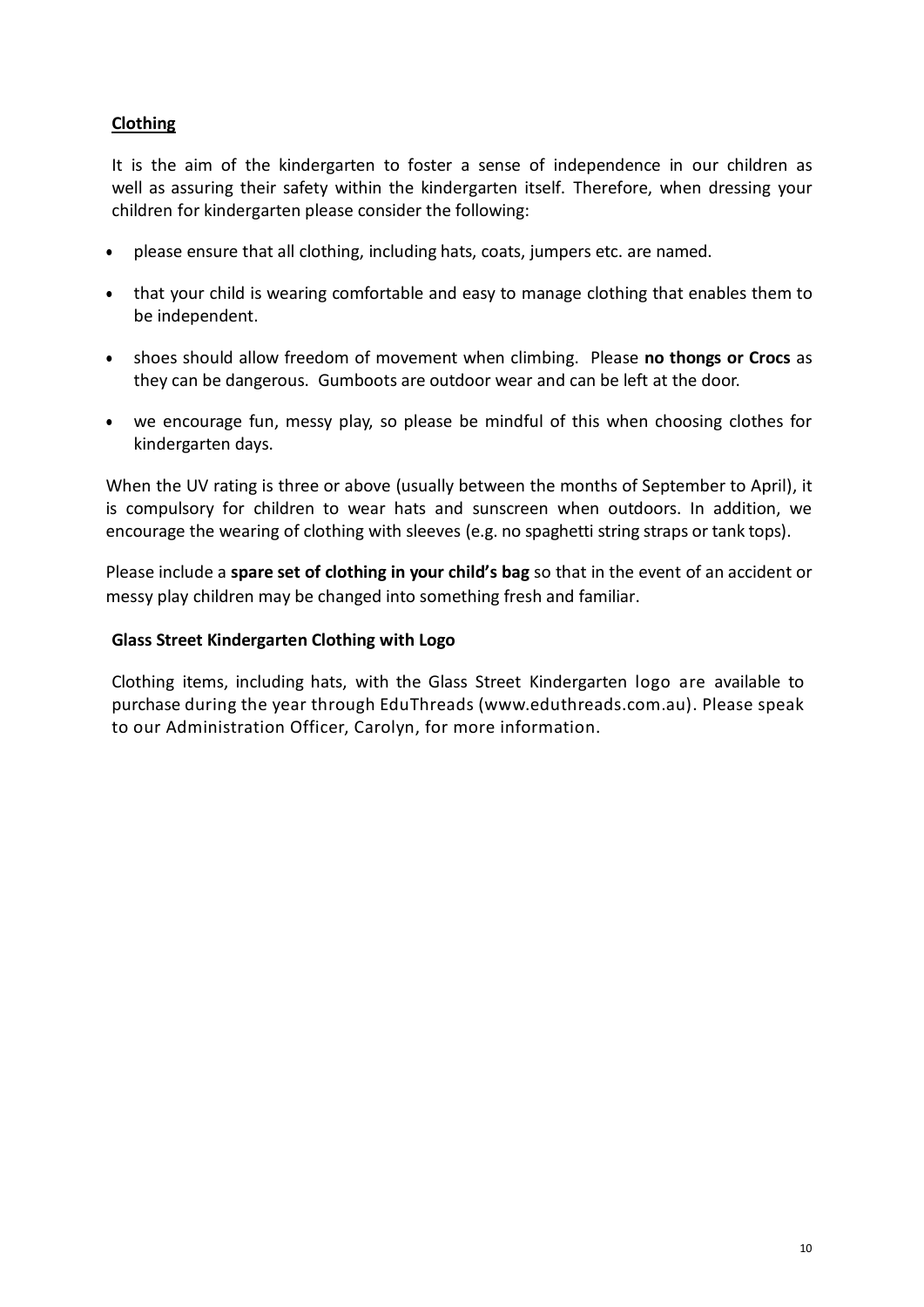## **Snack and Lunch Time**

Glass Street Kindergarten promotes a healthy and active lifestyle. We encourage children to embrace a love of fresh, healthy food, and a love of the outdoors. If your child suffers from food allergies or is sensitive to certain foods, please notify the teacher immediately.

Our kindergarten aims to minimise waste and we promote the use of reusable containers over plastic wrappers which end up in landfill. Therefore, we encourage the use of small reusable containers instead of using clingfilm.

A typical inclusions lunch box may include the following:

Snack (morning/afternoon tea) suggestions:

- Fruit, chopped (preferred)
- Vegetables, chopped (preferred)
- **Sandwiches**
- Pita bread with filling or dip
- Cheese
- Yoghurt
- Dry biscuits and dip/cheese
- Plain popcorn
- Pretzels
- Olives
- Nori rolls
- Dried fruit
- Fruit tubs
- Homemade cake/muffin/slice Lunch suggestions:
- Sandwich or roll
- Wrap
- Nori rolls
- Savoury muffin
- Pita bread
- Pasta

#### *Three-Year-Old Program*

In the three-year-old program, we will enjoy morning snack time and lunch time. In this program we will be learning to differentiate between our small meal for snack time and our larger meal for lunch time. Please send two separate containers. One will have your child's snack and the other will have their lunch. Please ensure both containers are clearly labelled with your child's name and if the container is snack or lunch. You may like to talk to your child about what has been packed in their snack and lunch box. This will support learning around healthy food choices and help children to differentiate between snack and lunch. We always encourage children to start with their healthy "growing food" and to save any treats in their food containers until the end of their meal.

Please also provide a labelled bottle of water for your child to drink throughout the session



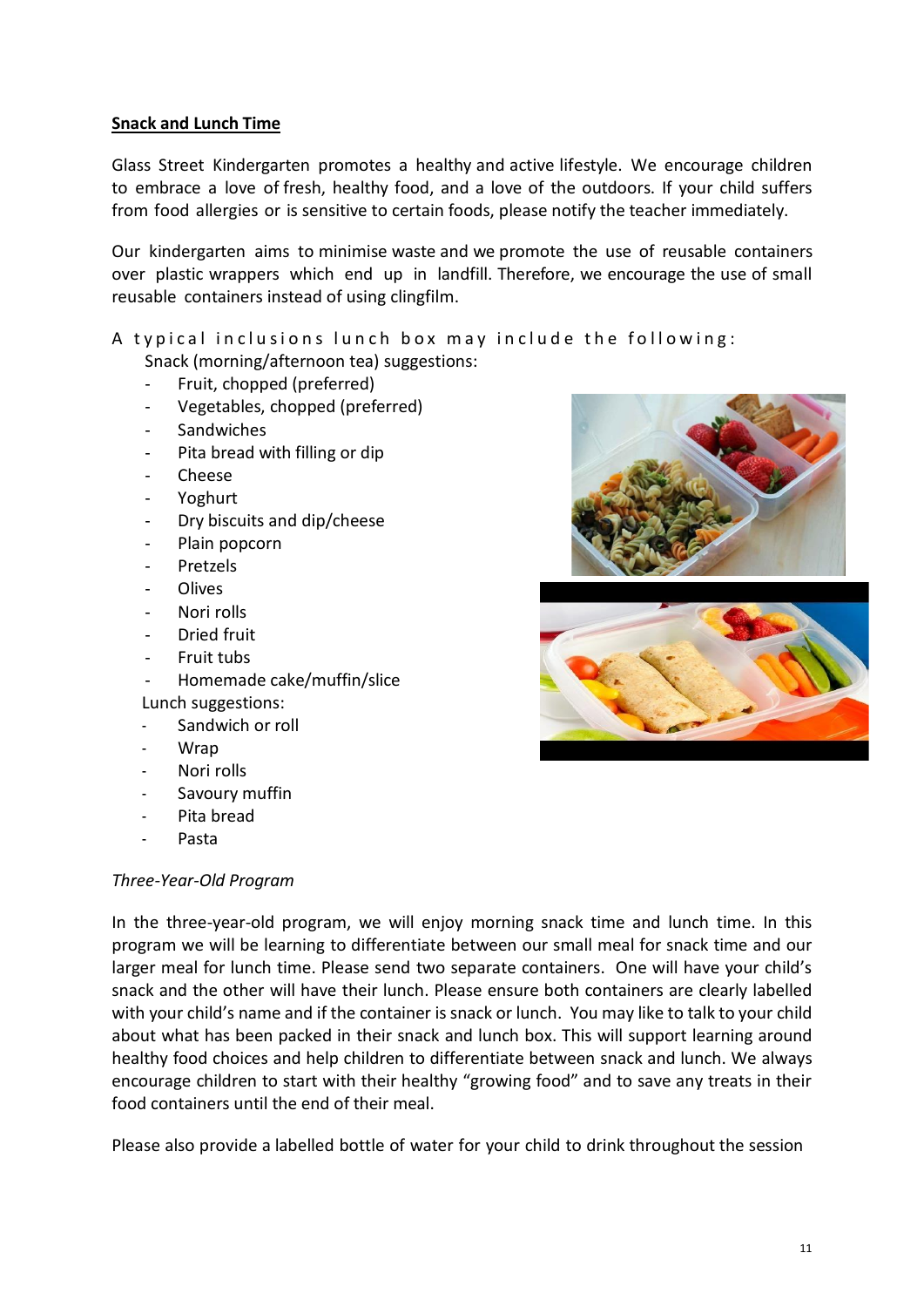#### *Four-Year-Old Program*

In the four-year-old program, each day we will be enjoying morning tea and lunch. In this program we will be learning how to differentiate between our small meal and our larger meal at lunch time. Please send one larger style lunch box containing both your child's snack and their lunch. You may like to talk to your child about what has been packed in their lunch box, this will support learning around healthy food choices and help children to differentiate between morning tea and lunch. We always encourage children to start with their healthy



"growing food" and to save any treats in their lunchbox until the end of their meal.

We recommend that the lunch box is placed in a cooler bag in warmer months.

Please also provide a labelled bottle of water for your child to drink throughout the session









**We ask that you do not bring nuts or foods containing nuts to kindergarten to ensure the safety of children with allergies.**

We appreciate your understanding and co-operation in keeping our kindergarten safe for everyone.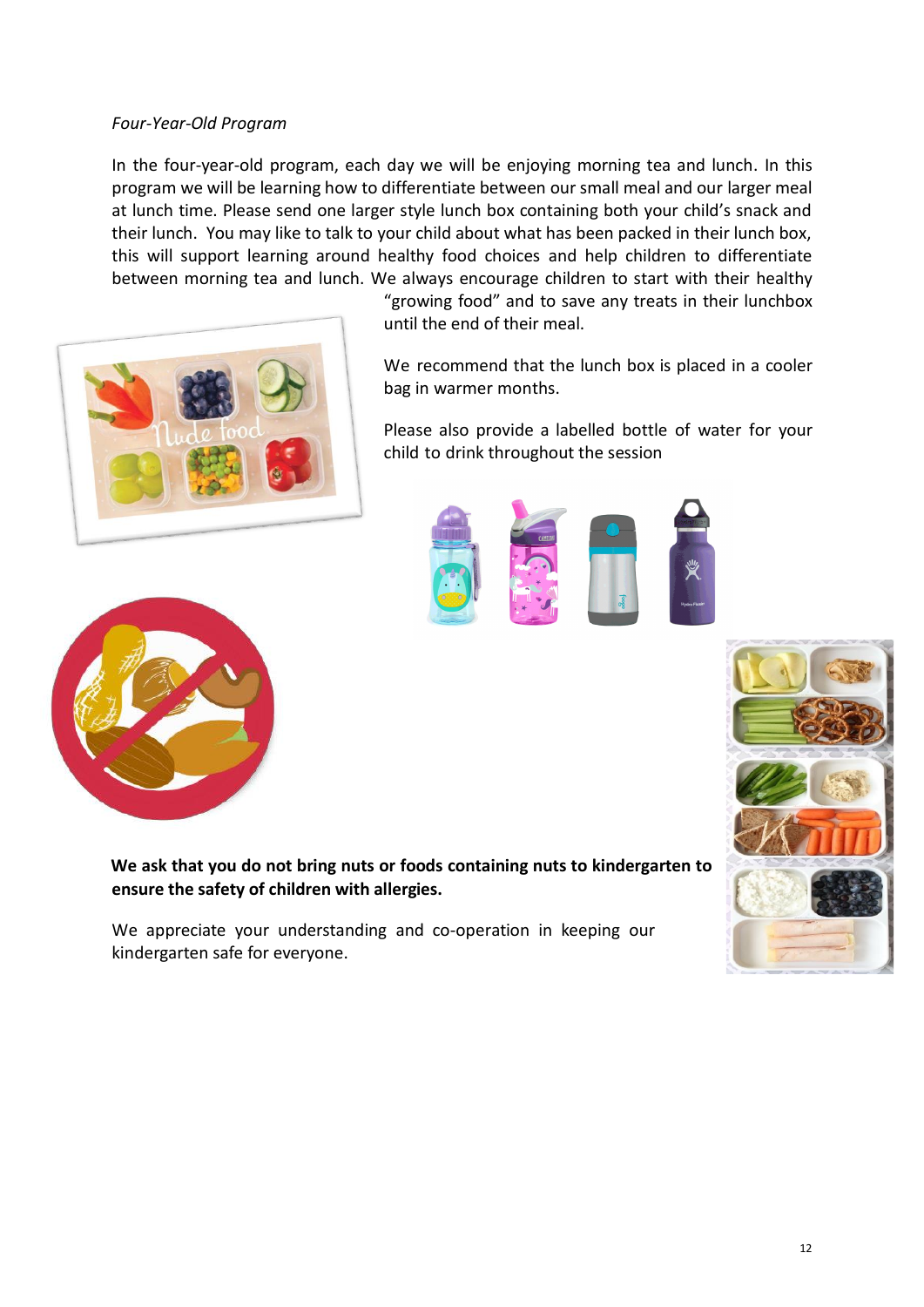## **Birthdays**

In order to promote inclusion and support the diverse range of family dynamics in the centre, we celebrate birthdays in the program in the same way for each child, with a special birthday routine that involves, a pretend birthday cake, a special mat time and a birthday song.

We request that invitations to parties not be handed out at kindergarten to avoid any embarrassment.

## **Health and Safety**

For the wellbeing of all the children, please do not send a child who is unwell to kindergarten. If your child has contracted an infectious disease, please ring the teacher who will advise you how long the Children's Services Regulations specify that your child should remain away from the kindergarten. If your child is generally feeling unwell, the best place for them is at home recuperating.

If your child will be away for more than one day, please notify the teacher. This also applies to holidays.

#### **COVID-19**

If your child or someone in your household is diagnosed with COVID-19 (or is a close Tier 1 contact) please notify Glass Street Kindergarten immediately. Please adhere to all COVID-19 health and safety guidelines that are in place at the kindergarten. This may include wearing face masks when required and meeting vaccination requirements as advised by the Department of Education.

#### **Administration of Medication**

Staff are able to administer medication under specific circumstances including if:

- there is a medical management/action plan in place; and/or
- a medicine administration form has been completed and signed. Medication must carry child's name and dose required as per relevant prescription.

#### **Injuries**

In the event of a serious injury where medical attention is required, attempts will be made to contact the parent immediately. In the case of minor accidents and injuries, parents will be advised of the details at collection time.

If while at kindergarten a child is seriously injured or there is a medical emergency, the following procedure will take place:

- teacher asks educator to supervise the other children
- teacher is responsible for ensuring that the child is attended to, isolated, made comfortable and reassured
- teacher informs parents or emergency contact
- if parent or emergency contact cannot be reached and the teacher feels it is necessary, the child will be transported to the nearest doctor or hospital by ambulance
- educator then attends to the child while the teacher returns to main group of children.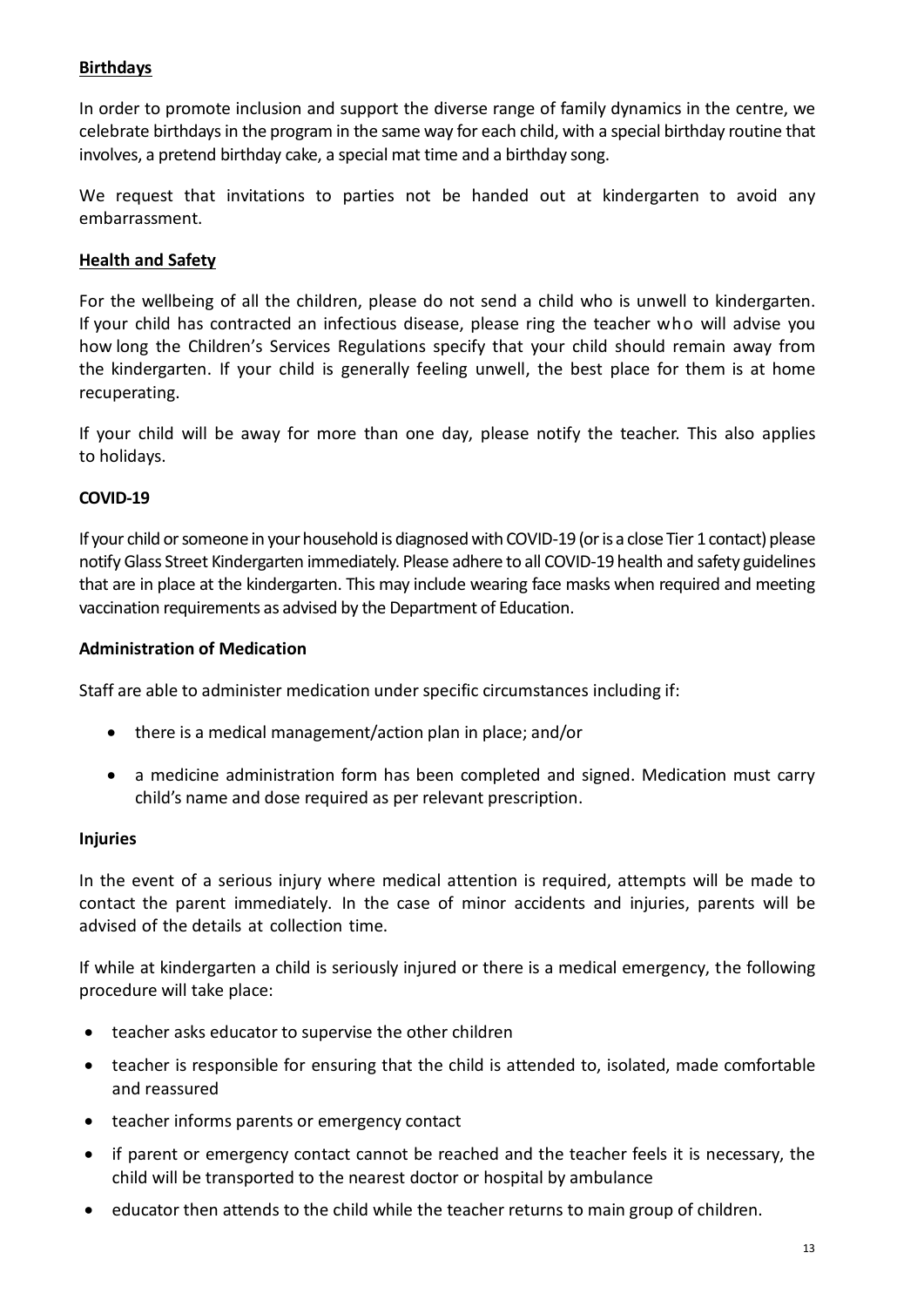#### **Immunisations**

All children enrolling at Glass Street Kindergarten must be fully immunised, unless they are eligible for the 16-week grace period under 'No Jab No Play' legislation.

Please see [www.health.vic.gov.au/immunisation/factsheets/no-jab-no-play.htm](http://www.health.vic.gov.au/immunisation/factsheets/no-jab-no-play.htm) for more information.

Please ensure your child's latest Immunisation History Statement is provided to the kindergarten (even if you are eligible for the 16-week grace period) and an updated copy is provided to the kindergarten every time your child is immunised.

#### **Sunscreen and Hats**

Please ensure that your child has SPF 30 (or higher) broad-spectrum, water-resistant sunscreen applied before the start of each session when the UV rating is three or above, generally between September and April. Sunscreen is provided at the beginning of each session should you require it.

Children who attend kindergarten will be supported to reapply sunscreen every two hours (as required). In the event that a child is unable to use the kindergarten supplied sunscreen, parents must provide sunscreen, clearly named with the child's name, as an alternative. This needs to be given to the teacher and left at the kindergarten.

As an ongoing commitment to our Sun Protection Policy, it is a requirement of all children attending Glass Street Kindergarten to wear a broad-brimmed hat. This is required at all times when the UV rating is three or above, generally between September and April. New hats featuring the Glass Street Kindergarten logo can be purchased from the EduThreads website.

Hats are to be named and are to remain at the kindergarten.

#### **Enrolment**

Enrolments at Glass Street Kindergarten are managed by the Boroondara Kindergarten Central Enrolment Scheme (BKCES). For further information about BKCES and their enrolment policies and practices refer to the information document available at:

<https://www.boroondara.vic.gov.au/community-support/children-and-families/kindergarten>

BKCES can also be contacted on telephone 9278 4444.

If you change your contact details, or wish to withdraw or defer, please advise the kindergarten as well as BKCES.

#### **Kindergarten Deferral**

Once commencing kindergarten, if parents (in consultation with the teacher) have concerns about their child's readiness, they are able to withdraw their child from the respective group by the end of Term One.

In doing so, you will be placed at the top of the list for the following year. Please note that deferral is not possible after Term One. Should families have concerns about their child's progress or readiness for school, please do not hesitate to speak with your teacher as early as possible to assess the options.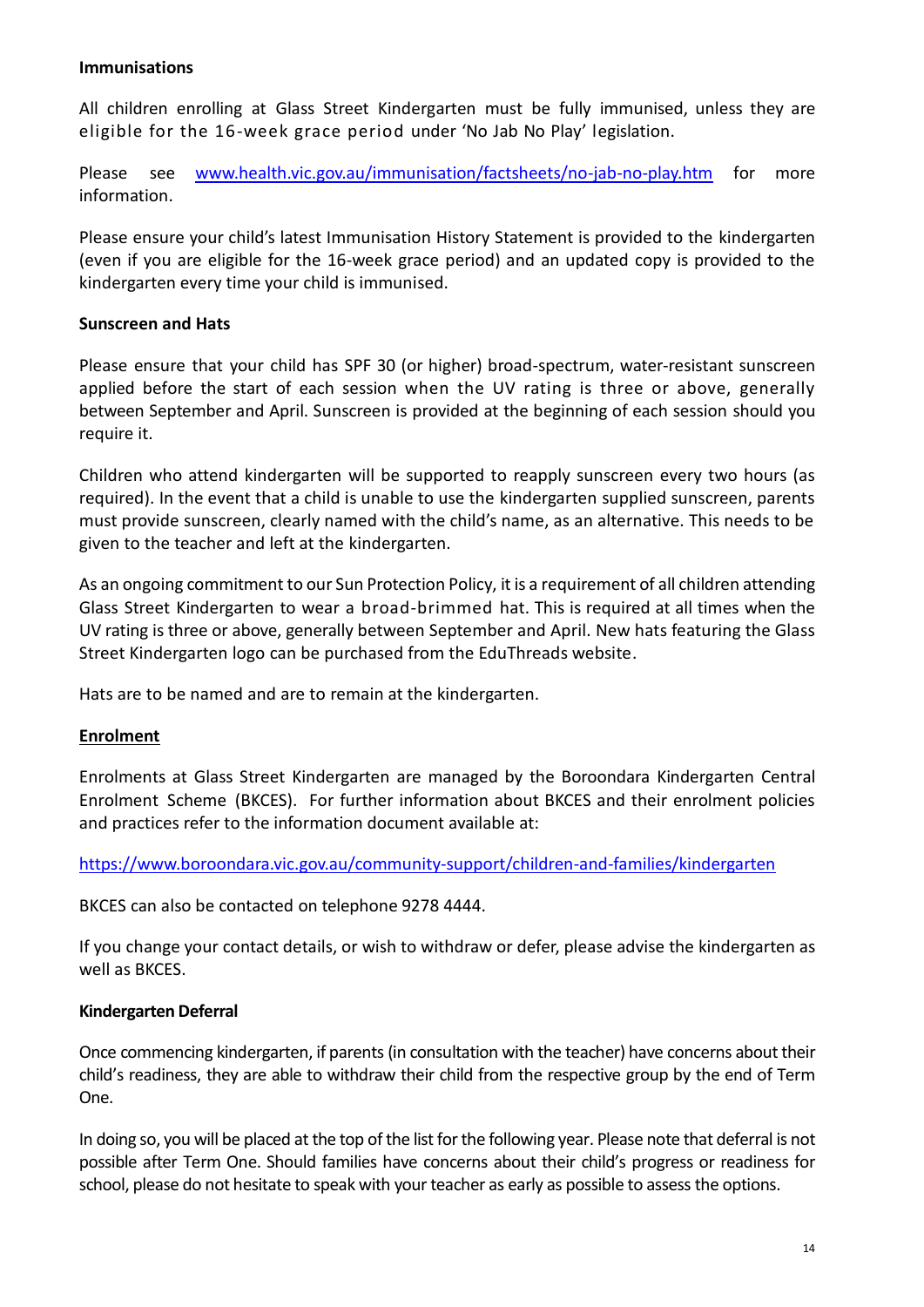#### **Second Year of Funded Kindergarten**

Children in four-year-old funded kindergarten need to display two or more areas of developmental delay, with specialist referral or guidance, in order to be eligible for a second year of funded kindergarten. Being younger does not meet the criteria for a second year of funding. Each child is an individual and cannot be compared to other children.

There is no automatic entitlement to, or guarantee of, a repeat year for four-year-old kindergarten. If you be lieve that your child may require an extra year of kindergarten, please discuss your options with your child's teacher before the end of Term One.

The Department of Education does not support children repeating three-year-old kindergarten.

## **Three-Year-Old Kindergarten Commencement**

Parents and guardians should be aware that children cannot commence kindergarten until their child has turned three years of age due to regulated adult to child ratios.

## **Orientation**

We aim to provide each child a positive and enjoyable introduction to their kindergarten group. To help your child settle in and build confidence in a new environment, we have slightly shorter sessions for the first few weeks. These first sessions not only help children settle in gradually, but also allow extra time for staff to get to know and spend time with each child. Each child has different needs and ways of settling into new situations. Some children may be ready to settle into full-time kinder straight away, while others may need a little more time to feel secure and confident in their new learning space.

## **Please note that the times for the shorter sessions over these first few weeks has been emailed to you.**

Leaving parents for the first time to go to kindergarten can be a very emotional experience for both parent and child. Please speak to your child's teacher if they are struggling with the longer sessions as they increase during the orientation program. The teachers at Glass Street Kindergarten are more than happy to work out an individual plan with you to meet the needs of your child.

## **Communication and Feedback**

Communication and feedback at Glass Street Kindergarten is ongoing throughout the year and takes place in a variety of forms.

## **Parent Meetings**

All parents are invited to attend an individual parent/teacher meetings before commencement. These are valuable meetings where the parents and teachers can share information. Families have vast knowledge of their children and we value working in collaboration with you.

Glass Street Kindergarten plays a vital role in your child's transition to school. Throughout the year, should you or the teacher have any concerns about the progress of your child, a consultation will be arranged to discuss future outcomes. This conversation can further support you in your understanding of your child as a learner in their learning community and how they are developing skills for lifelong learning. Kindergarten is part of the learning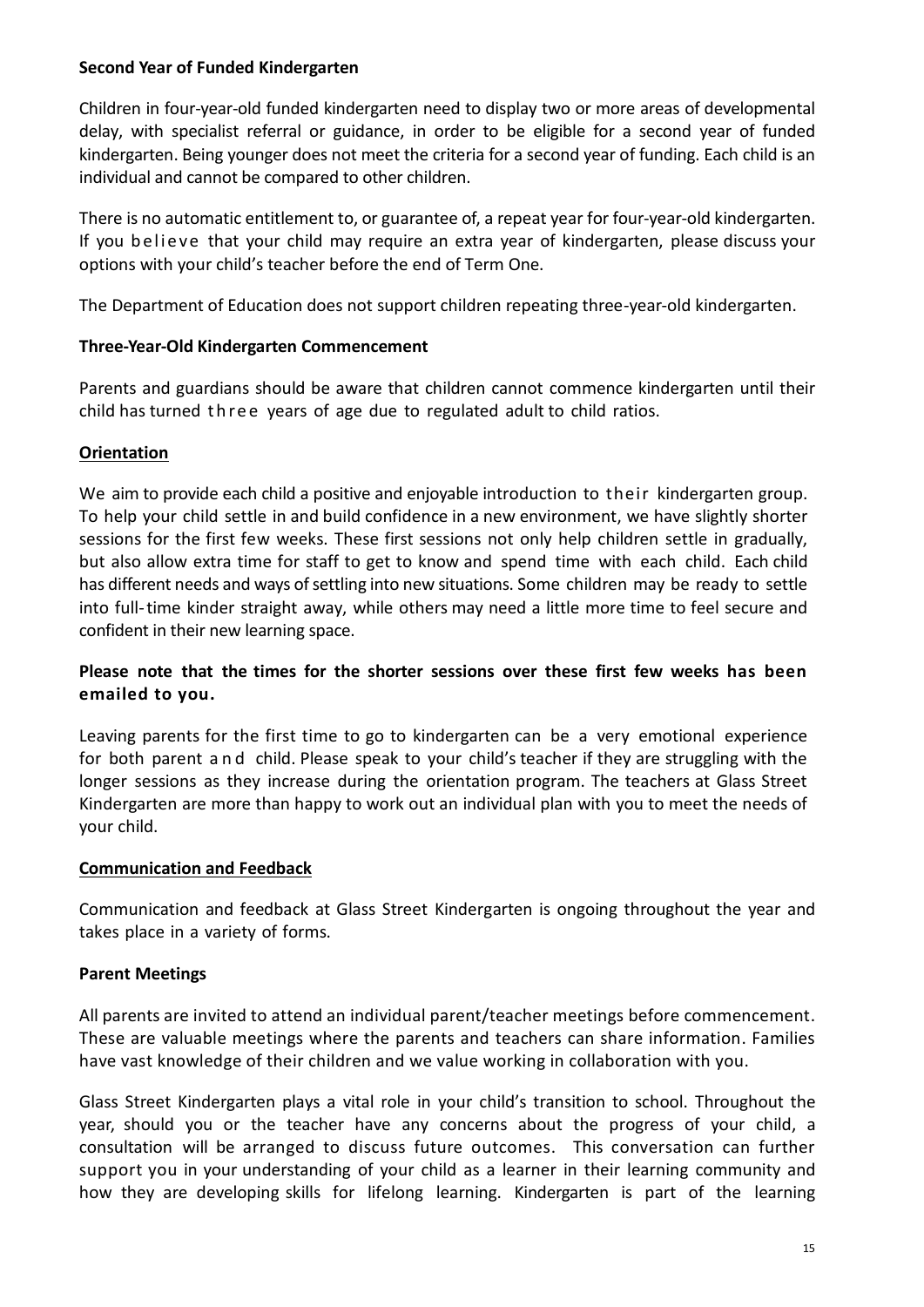continuum whereby parents will have ongoing and regular communication with their child's teacher.

At the conclusion of four-year-old kindergarten, Transition Learning and Development Statements will be prepared to support your child's transition to school.

## **Noticeboards**

The noticeboards at the front gate, near the front door and in the foyer display official documents, program information and upcoming local community events. These are updated regularly.

## **Storypark**

Storypark is a secure, private online space to ensure that you receive timely information regarding your child through the Storypark platform. You can choose to add your own photos and stories or leave comments and feedback for children's teachers. You can also choose to share stories with other family members if you wish.

Storypark will also be used to post important information to families and will be our primary form of communication.

## **Email**

Upon enrolment, you will be asked to provide your preferred email address(es) so that the kindergarten can contact you throughout the year.

## **Communicating with Teachers**

Our teachers will use Storypark to keep you up-to-date with everything that happens at kindergarten throughout the week.

In addition, please feel free to approach the teachers to ask any questions or provide additional information about your child so that we can best support your children and family.

**If you need to discuss any matter with a teacher, please feel welcome to approach your teacher to make a suitable time for discussion.**

## **Parent Survey**

A parent survey is administered annually. Parent feedback is vital and greatly appreciated. This information is used to enhance Glass Street Kindergarten into the future. Parents are asked to provide constructive feedback in areas such as, communication, kinder program, the environment and overall satisfaction. A few weeks after all the data has been collated a summary of the responses is distributed to parents (anonymity is ensured).

#### **Grievances**

If you have any concerns about your child or the experiences they have at kindergarten, please talk to the teacher. Most problems can be easily resolved if we work together.

The Glass Street Kindergarten Committee of Management is committed to the resolution of any unresolved complaint or grievance that relates to any aspect of the operation of the kindergarten. A complaints policy has been formed indicating the procedure to be followed to ensure that all matters are dealt with efficiently and consistently. The contacts for a complaint of grievance are displayed in the foyer.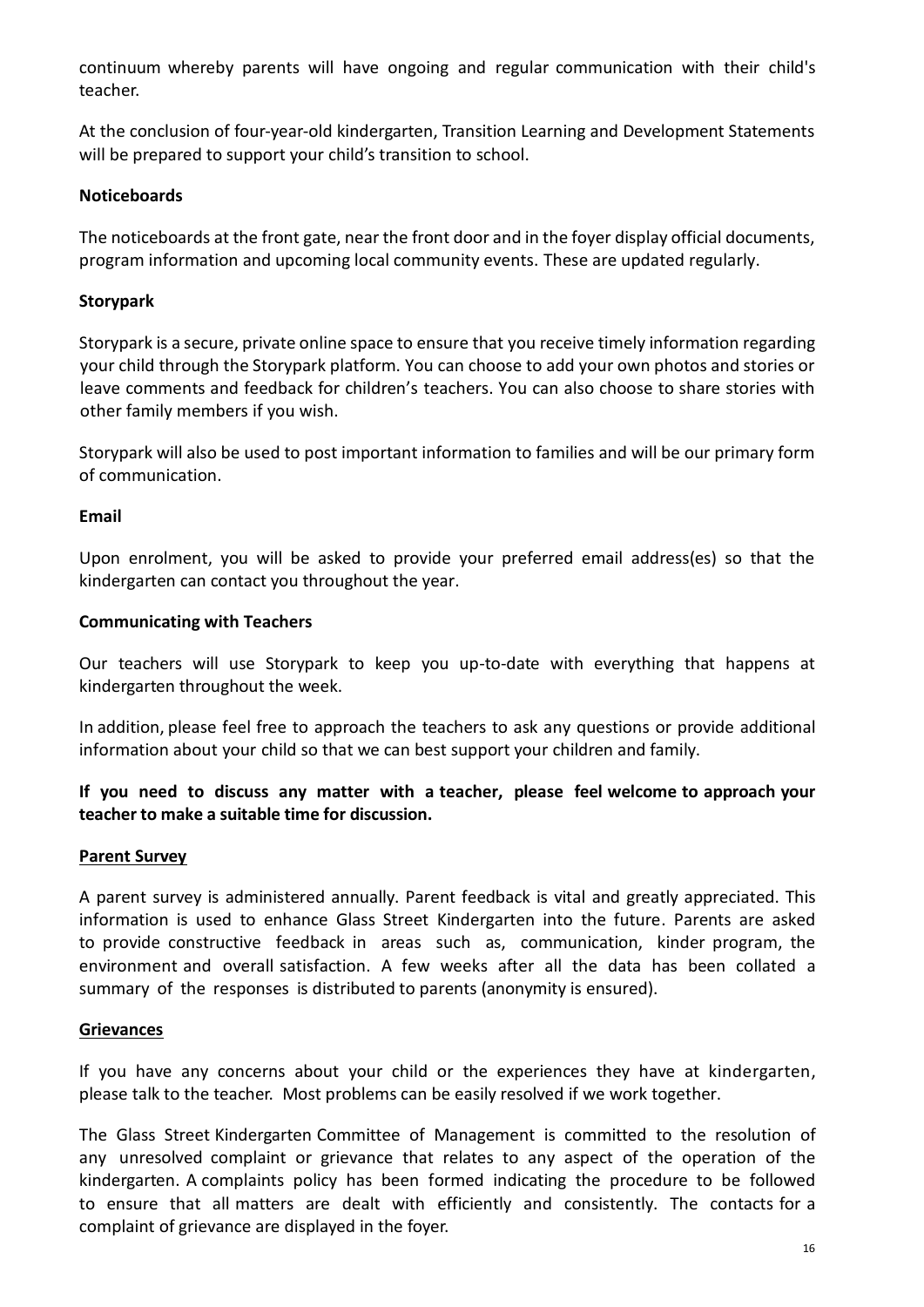All grievances are treated confidentially and with the utmost respect.

Should you have a grievance that has not been resolved to your satisfaction, please put your grievance in writing and contact the kindergarten President

## **Parent Involvement**

## **Stay and Play**

Parents are warmly invited to join us in the kindergarten program and have the opportunity to see first-hand the amazing learning that takes place throughout the year.

In Term One, our focus is on settling the children into the program, ensuring they feel safe, secure and a valued member of our whole 'class team' while becoming familiar with the routines of the day.

We will let you know when Stay and Play commences and we will display a Stay and Play roster near the entrance if you would like to sign-up to participate. Please note that COVID-19 guidelines will apply.

Please note that our Privacy and Confidentiality Policy does not permit the taking of photos and videos of any children (including your own) during Stay and Play.

## **Other Parental Involvement**

Each family will be asked to support us by laundering smocks, tea towels and hand towels.

We value the special relationship between you and your child as your home is your child's first learning environment. Your contribution to the program is gratefully accepted and encouraged. Parents and families are very welcome to contribute to the program with any particular skills or interests at any time. In the past, parents have helped with cooking, playing instruments, excursions, craft experiences, talking to the children about a holiday, even speaking a second language to the children. If you have an occupation or particular interest and are willing to share it with the children, please pass details onto the teacher.

Throughout the year, a series of events are organised including BBQs and working bees. We believe these events are not only an important way of supporting the kindergarten but also show our children that we belong to a community and support one another. We look forward to your involvement in these events!

#### **Working with Children Check**

As part of the Government's Child Safe Standards, Glass Street Kindergarten will be requiring that all volunteers who participate at kindergarten in a range of ways including Stay and Play, working bees and excursions must have a current Working with Children Check (WWCC) card registered with Glass Street Kindergarten.

WWCCs last five years and are free for volunteers who work with children.

Parents holding a Victorian Institute of Teaching (VIT) card can provide a copy of this to the kindergarten instead of a WWCC card, but holders must also register with Working with Children Check Victoria.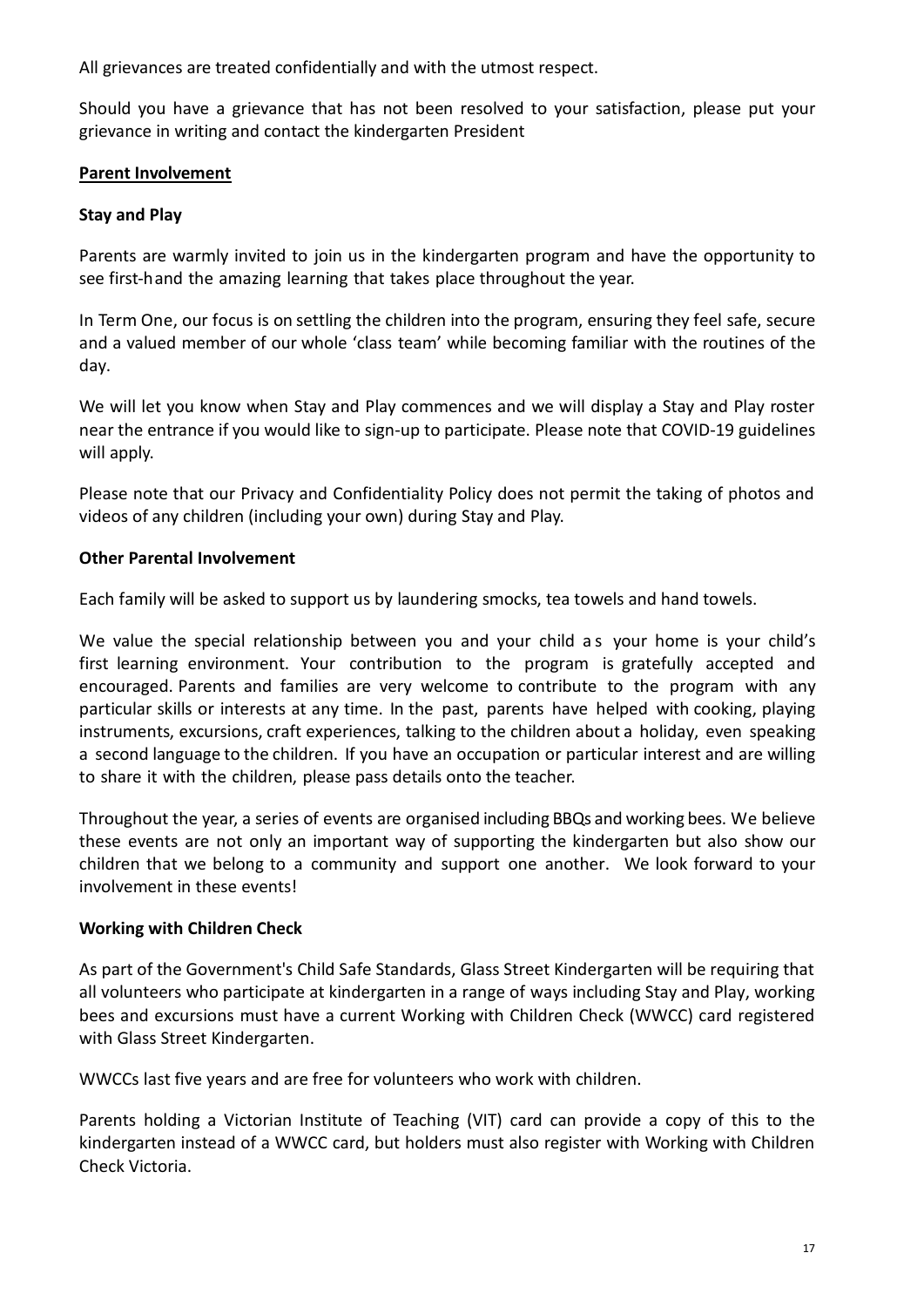Unfortunately, people without a WWCC card cannot participate in these activities. A receipt showing submission of an WWCC card application is not sufficient.

To apply for a WWCC, please go to [www.workingwithchildren.vic.gov.au.](http://www.workingwithchildren.vic.gov.au/)

## **Fees**

The operating costs of Glass Street Kindergarten are met in two ways:

- Department of Education and Training (DET) funding for each child enrolled in four-year- old child kindergarten, and
- term fees.

As the kindergarten is a not-for-profit organisation, all families are encouraged to assist the kindergarten, including maintenance and upgrading of the kindergarten's facilities and grounds.

Term fees for 2022 are as follows:

Three-Year-Old Gumnuts \$600 per term

Four-Year-Old Bluebell \$995 per term

Families eligible for a concession (such as a Healthcare Card) will receive a fee discount. Childcare subsidies do not apply to kindergarten fees.

## **Levies**

Glass Street Kindergarten does not charge any additional levies.

#### **Voluntary Withdrawal of a Child**

Ideally, one full term's notice is provided when a child is voluntarily withdrawn from the kindergarten. This may occur when a family is moving and the child has been enrolled into a new kindergarten. BKCES must also be advised by the family that the child is being withdrawn from the kindergarten.

## **Contact Details**

Contact details are:

Camilla (4YO teacher): [camilla.gsk@kindergarten.vic.gov.au](mailto:camilla.gsk@kindergarten.vic.gov.au)

Luisa (3YO teacher)[: glass.st.kin.3yo@kindergarten.vic.gov.au](mailto:glass.st.kin.3yo@kindergarten.vic.gov.au)

Carolyn (Administration Officer): [admin.gsk@kindergarten.vic.gov.au](mailto:admin.gsk@kindergarten.vic.gov.au) (for all general enquiries)

#### **Questions?**

If you have any questions in relation to this handbook, please contact your child's teacher or our Administration Officer, Carolyn Camm at [admin.gsk@kindergarten.vic.gov.au.](mailto:glassstreetkinder16@outlook.com)